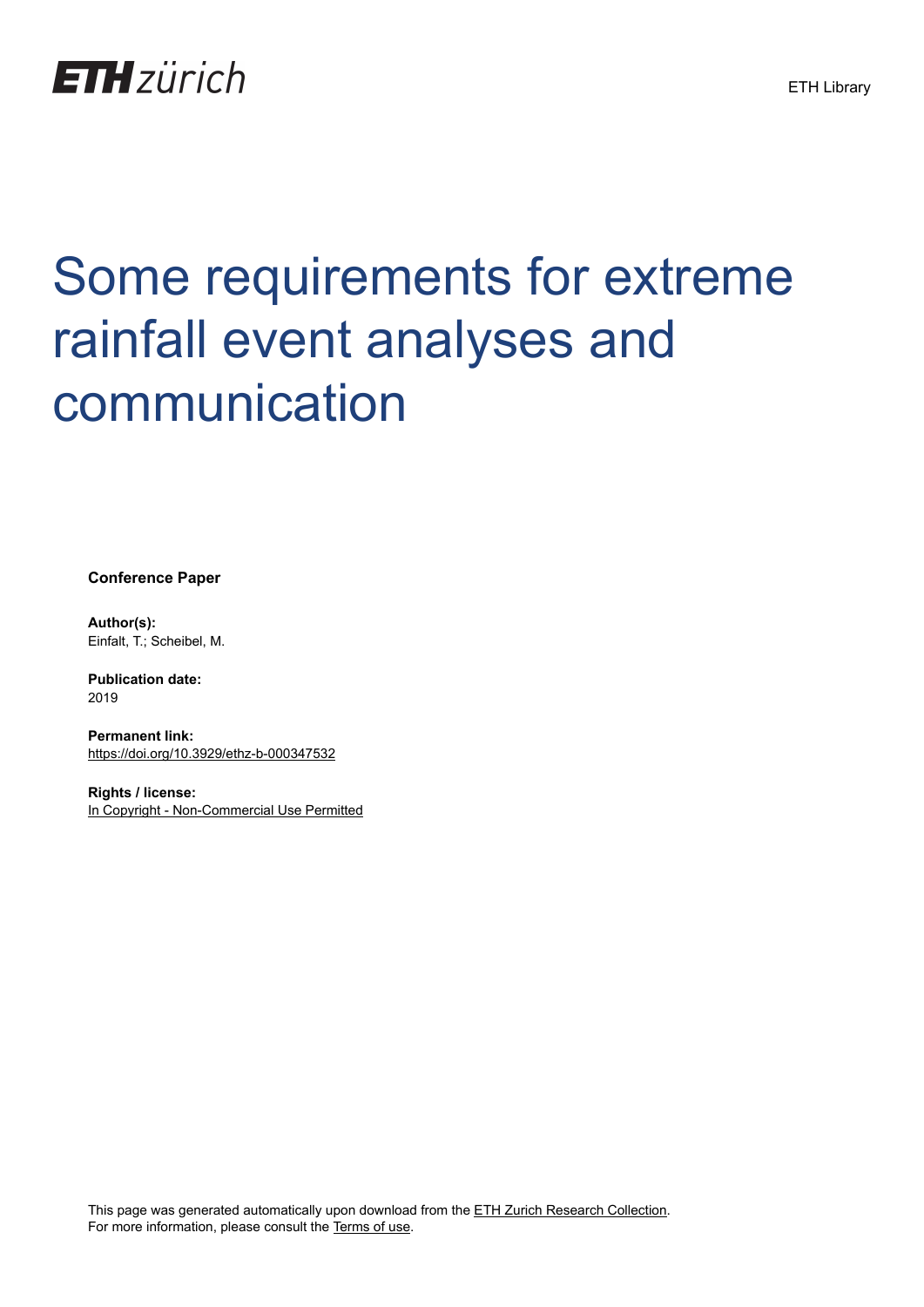### **Some requirements for extreme rainfall event analyses and communication**

T. Einfalt<sup>1</sup>, M. Scheibel<sup>2</sup>

1 hydro & meteo GmbH & Co. KG, Lübeck, Germany 2 Wupperverband, Wuppertal, Germany

\*Corresponding author: [einfalt@hydrometeo.de](mailto:einfalt@hydrometeo.de)

## **Abstract**

Event analysis of (mostly) damage producing events requires a repeatable and impact related procedure to be comparable. A best practice example is used for a tentative definition of such a method.

## **1. Introduction**

Damage producing rainfall events require a detailed and reliable analysis of damage causes including the impact of hydrological and meteorological processes. The associated rainfall contribution linked to the initial hydrological state and following flow behavior helps to understand the severity of an event and the vulnerability within the catchment system. From that, possible protection measures can be derived, and responsibilities can be determined. From this, compensation claims and future mitigation measures can be derived. In recent years

- Occurrences of heavy rainfall and damage have increased,
- extreme events call for action of the whole municipal community and not only the single citizen or technical and hazard departments,
- the analysis of heavy rainfall requires a thorough and well-organized inspection of all available data (weather radar, station data, flow rates and paths and damage data),
- it is important to rely on quality controlled high-resolution data and objective observations for detailed analyses in urban areas, because the events occur locally, and the flow system structure is complex.
- events with different hydrological situations and effects have shown that simple statistic approaches do not appropriately explain the observed impact

Guidelines or standards currently do not exist for a proper procedure, and recent examples have shown that there is a need for a best practice definition and good communication.

#### **2. Experience from the Münster flood event of 2014**

The event in Münster was the highest event in northern Germany for daily rainfall sums. It caused electricity blackout, flooding of a large part of the city and proved to be a severe challenge for emergency services because only one third of incoming emergency calls could be covered.

*Radar characteristics*. Radar data have been processed by the German Weather Service (DWD) with their RADOLAN product. It became clear in the event analysis that the sparse rain gauge network REGNIE [\(Figure 1,](#page-2-0) left) was not able to detect the extreme event. The network density also plays a role for radar adjustment [\(Figure 1,](#page-2-0) centre) where the adjusted radar still considerably underestimates the peak precipitation sum of 292 mm measured by the rain gauge of the State Environmental Agency [\(Figure 1,](#page-2-0) right). The DWD first questioned the high precipitation amounts (DWD, 2014) but later acknowledged that their own values had been too low.

*Damage information*. About 30.000 insured loss cases with overall costs of 200 million Euro were reported (GDV, 2015).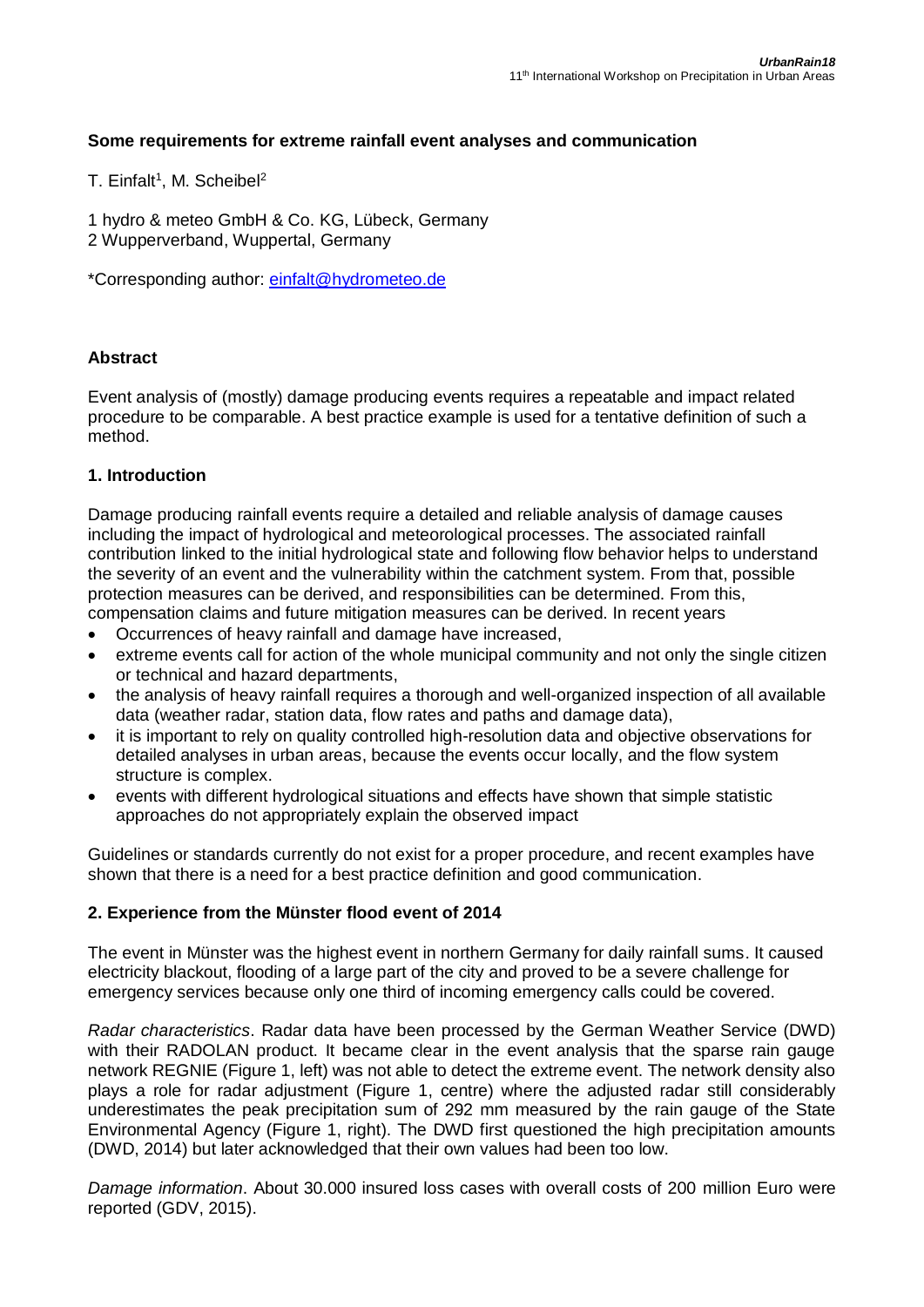

<span id="page-2-0"></span>Figure 1. Rainfall event sum for Münster, seen by REGNIE rain gauges (left), online adjusted radar (centre) and offline analysed radar (right) – from Winterrath (2017).

# **3. Best practice example: the Wuppertal flood event of 29 May 2018**

The heavy rainfall event in Wuppertal, which caused

- the Wupper to extremely rise in just one hour with the highest peak in 80 years
- overflowing and eroded creeks with debris, waste and driftwood at the rakes
- large flooded areas beyond the rivers and creeks
- the roof of a petrol station and from a part of the university to collapse
- flooded infrastructure and buildings

happened in May as the first one in a series of three events striking Wuppertal within two weeks' time. The city of Wuppertal is situated in a steep and highly urbanized landscape (Scheibel, 2018).

Because of the emotional situation of being flooded and the mentioned need for mitigation, understanding what has happened in the sense of cause and effect relationship is very important. Therefore, the understandable communication of cause and impact is a challenge which is needed to determine responsibilities and (future) measures to enhance the resilience against flooding. Return periods of rainfall events are different to the ones from water levels at a certain creek since it is a (random) point-based return period and can occur at different places in one area even within a short period. Water level statistics is based on a fixed point in the water system as a representative being the concentration point of the summarized random effects from the whole catchment.

In the current event, a huge amount of the flooded areas where not directly affected by overflowing creeks because there were no creeks close by to discharge the water through the city– the main roads served this purpose. Antecedent conditions were very dry and the river Wupper in the middle of the valley was able to drain the water out of the area very quickly, so that inspite of the extreme event, nobody was harmed. But by that, the Wupper river went from low flow to its highest observed water level in 80 years and that was close to overflowing at other points along the river course.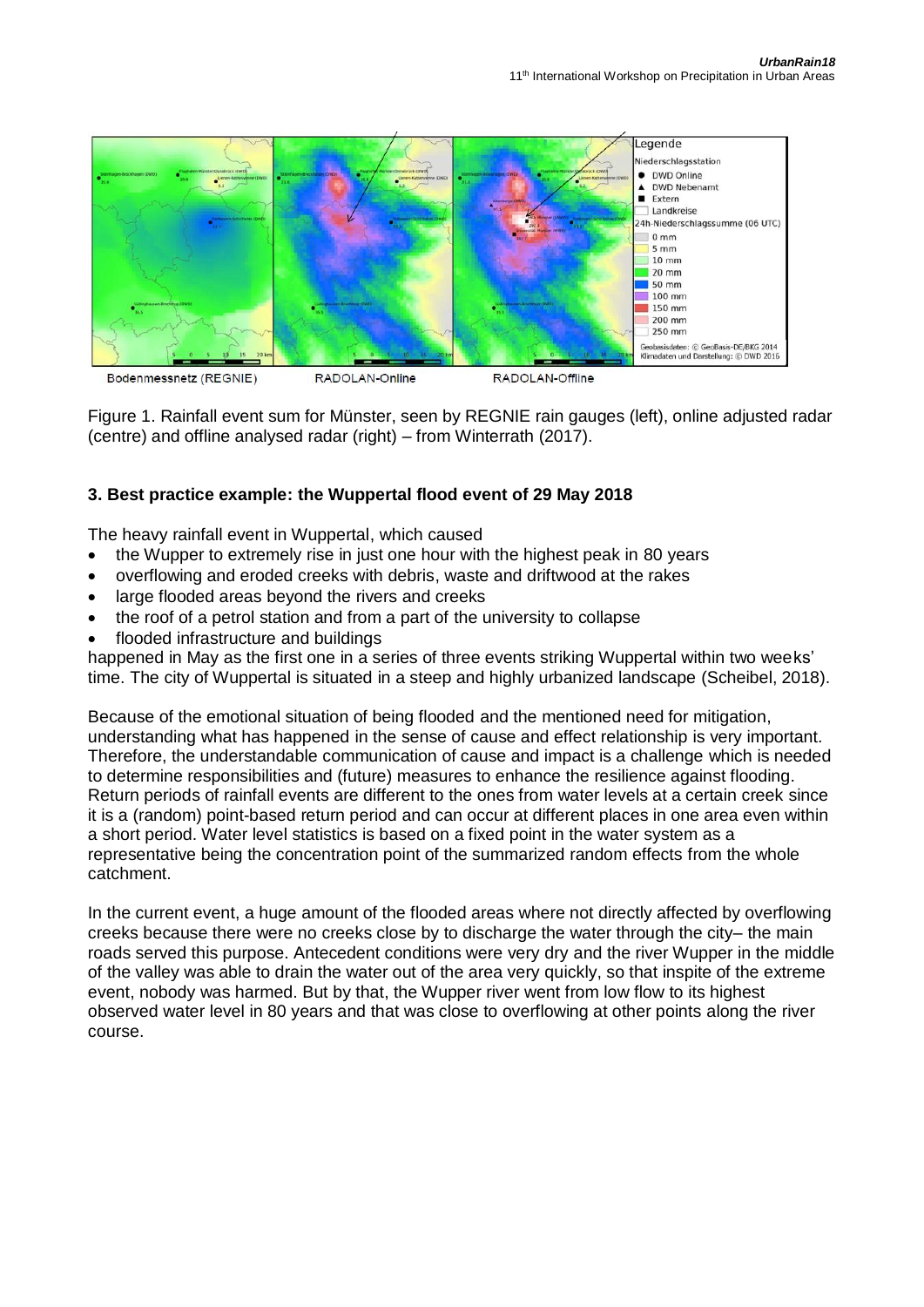



To understand the event with all the different effects related to small creeks, rakes, the river Wupper and the surface runoff it is not possible to just look on long-term station statistics compared to measurements during the event. Only some stations were affected directly by the storm cell (see figure 3) so that the peak of more than 150 mm would hardly be identified. To gain knowledge about the small-scale effects the most realistic areal preicipation had to be found. Therefore, radar data was adjusted to a dense network of rain gauge station data (see figure 2). The adjustment was performed with 37 of the 44 rain gauges. Seven rain gauges were used for the verification of the obtained results. Criteria for the adjustment were the coefficient of determination  $R<sup>2</sup>$  and the slope which should be as close to 1.00 as possible. Decision criterium for the verification was the mean absolute error (MAE).



Figure 4. Adjustment check on the event sum [in mm]

Table 1. MAE of seven verification stations [in mm]

| <b>Verification with 7 stations</b>       |       |
|-------------------------------------------|-------|
| no adjustment                             | 19.00 |
| adjustment without attenuation correction | 10.39 |
| adjustment with attenuation correction    | 7.49  |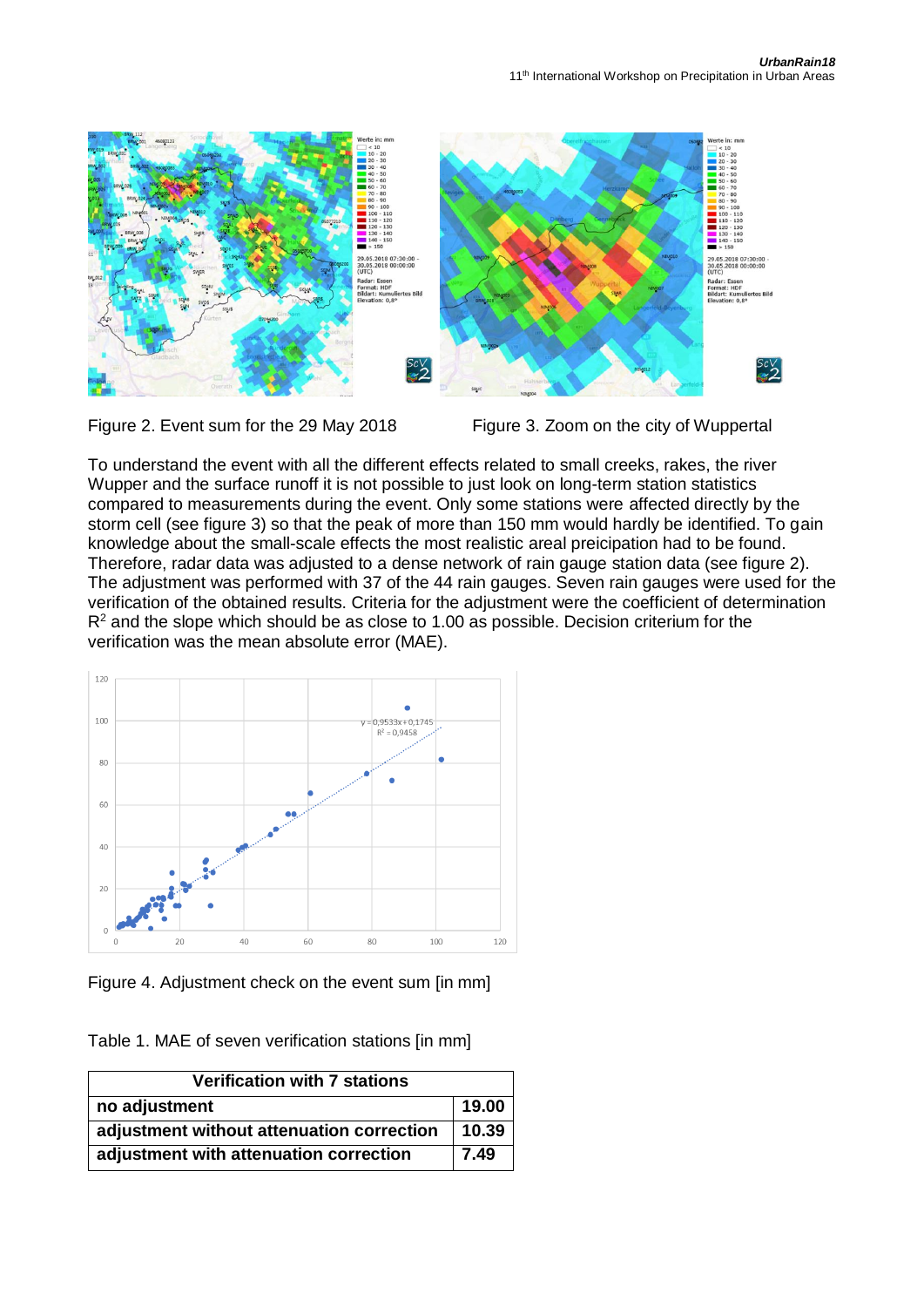

Figure 5. Maximum hourly sum

The comparison of the maximum hourly sum (> 120 mm) to the corresponding extreme value statistics KOSTRA 2010R shows that the sum at the highest pixel in Wuppertal is well beyond a return period of once in 100 years for 60 minutes (48.6 mm). According to the Rainstorm Severity Index defined by Schmitt et al. (2018), the event was at index level 11 from 12. The index describes 12 levels of severity where level 7 corresponds to a return period of 100 years, and level 12 is beyond all expectations.

The reaction of the catchment was different between the first and the following events. This proves that – even in highly urbanized areas and during such an extraordinary event – the soil conditions due to the antecedent rainfall can be sensitive for the runoff generation. As an example, there was one creek where the discharge from the first event was a ten year flood with a higher areal rainfall (74 mm with API = 6,5mm) then in the second event (58 mm and API = 76 mm) 3 days later with a fifty years flood and nearly the same return period one week later (but 35 mm and an API of still 59 mm).

# **4. A possible standard procedure**

A procedure to produce reliable results from radar-based event evaluation should be based on the following minimum standards:

# **1. Initial conditions must be known**

Parameters like soil wetness, the current capacity of the sewer / river system and corresponding retention facilities are required for a proper analysis.

#### **2. Span the entire event**

The basic data for the event analysis should span the entire event, including at least 24 hours before damage occurrence to include a potential time of water accumulation on the ground and possible basin retention times.

# **3. Use of radar data**

Radar data are required with a time step of 5 or 6 minutes or less so that statistical assessments can be performed and a spatial resolution 1 x 1 km or better.

# **4. Quality control of radar data**